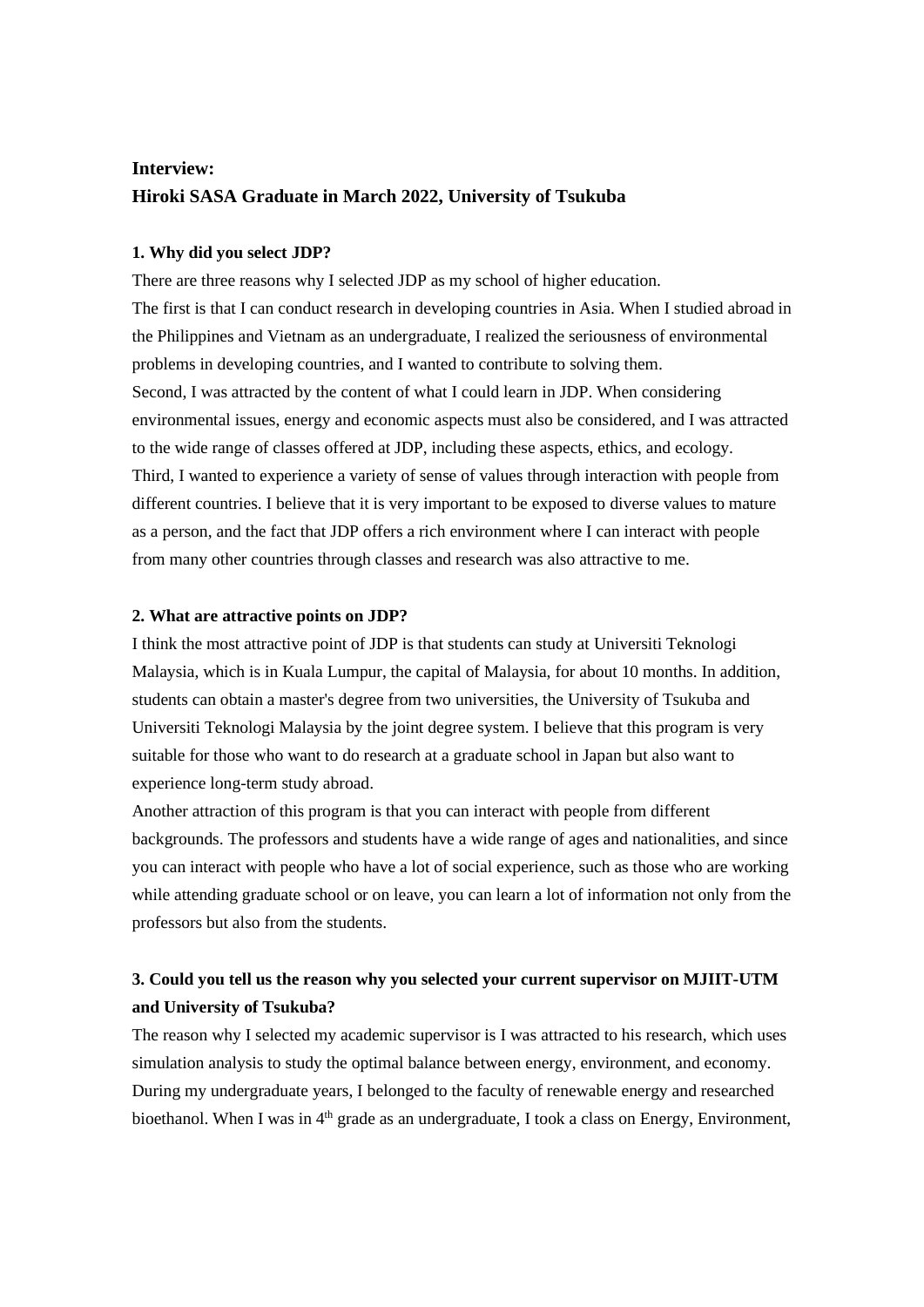and Economic Systems which taught me that we must always consider the environment and the economy when thinking about energy issues.

I decided to study under my current advisor because I wanted to learn about the environment and economics behind renewable energy before starting my career.

# **4. What kind of lectures and research were conducted during the global pandemic, and what did you learn from them?**

During a COVID-19 outbreak, I did all my lectures and research online in my hometown during the first year of my master's degree. In the second year of my master's degree, I came to the University of Tsukuba, where one part of my classes and research activities were held offline, and other classes and events were still held online.

What I gained through online classes and other activities was the ability to manage myself. When I was living at home during my first year of master's studies, it was difficult to switch on and off to concentrate on my studies because I was inside my home all the time. Therefore, I made a conscious effort to create a to-do list and use a timer to consciously divide my time each day to create a sense of urgency in my day-to-day life. I believe these are habits that will serve me for the rest of my life, even after the pandemic is over.

#### **5. Could you tell us the impression of the course lecture both UT and MJIIT-UTM?**

I felt that many of the classes at the University of Tsukuba focused on specialized content. However, none of the lectures required difficult mathematical knowledge, etc., and they were understandable to students in any major.

I had the impression that MJIIT-UTM lectures covered a wide range of topics in one class, such as SDGs and environmental issues. In addition, there were many more opportunities to communicate with other students and professors than in the University of Tsukuba classes, such as presentations, group homework assignments, and professors asking students questions during class. I was not very good at English, but I had so many opportunities to speak English in the classes and assignments that I was able to develop the hesitation and courage to speak English.

## **6. Could you tell us the activities on JDP remaining in the impression?**

Due to the COVID-19, I was unable to engage in extracurricular activities.

The class that left the greatest impression on me was a class called Environmental Ethics. In this class, students read the papers on a different topic each week and had in-class presentations and discussions. The class covered a wide range of topics, including business management, economics, food culture, indigenous peoples, and ethnic rituals. These topics were interrelated, and the complexity of environmental issues was covered in this class. In addition, the in-class